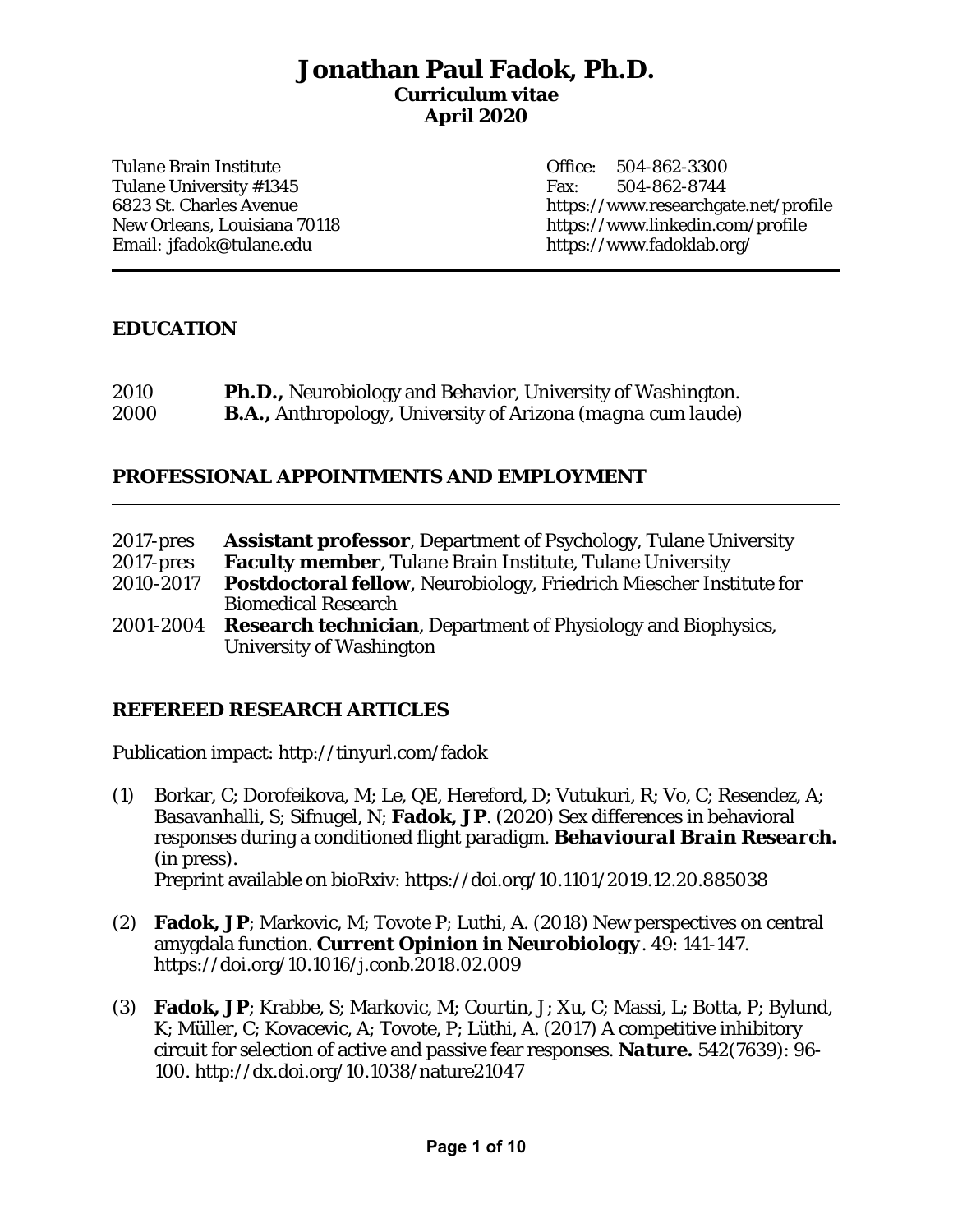- (4) Karmakar, K; Narita, Y; **Fadok, JP**; Ducret, S; Loche, A; Kitazawa, T; Genoud, C; Di Meglio, T; Thierry, R; Bacelo, J; Lüthi, A; Rijli, FM. (2017) *Hox2* genes are required for tonotopic map precision and sound discrimination in the mouse auditory brainstem. *Cell Reports.* 18(1): 185-197. http://dx.doi.org/10.1016/j.celrep.2016.12.021
- (5) Xu, C; Krabbe, S; Botta, P; **Fadok, JP**; Gründemann, J; Osakada, F; Saur, D; Grewe, B; Schnitzer, M; Callaway, EM; Lüthi, A. (2016) Distinct hippocampal pathways mediate dissociable roles of context in memory retrieval. *Cell.* 167(4): 961-972. http://dx.doi.org/10.1016/j.cell.2016.09.051
- (6) Tovote, P; Esposito, MS; Botta, P; Chaudun, F; **Fadok, JP**; Markovic, M; Wolff, SB; Ramakrishnan, C; Fenno, L; Deisseroth, K; Herry, C; Arber, S; Lüthi, A. (2016) Midbrain circuits for defensive behavior. *Nature.* 534(7606): 206-12. http://dx.doi.org/10.1038/nature17996
- (7) Tovote, P; **Fadok, JP\***; Lüthi, A. (2015) Neuronal circuits for fear and anxiety. *Nature Reviews Neuroscience.* 16(6): 317-31. **\*Co-first author.**  http://dx.doi.org/10.1038/nrn3945
- (8) Botta, P; Demmou, L; Kasugai, Y; Markovic, M; Xu, C; **Fadok, JP**; Lu, T; Poe, MM; Xu, L; Cook, JM; Rudolph, U; Sah, P; Ferraguti, F; Lüthi, A. (2015) Regulating anxiety with extrasynaptic inhibition. *Nature Neuroscience.* 18(10): 1493-500. http://dx.doi.org/10.1038/nn.4102
- (9) Senn, V; Wolff, SBE; Herry, C; Grenier, F; Ehrlich, I; Gründemann, J; **Fadok, JP**; Müller, C; Letzkus, JJ; Lüthi, A. (2014) Long-range connectivity defines behavioral specificity of amygdala neurons. *Neuron.* 81(2): 428-437. http://dx.doi.org/10.1016/j.neuron.2013.11.006
- (10) Zweifel, LS; **Fadok, JP\***; Argilli, E; Garelick, MG; Jones, GL; Dickerson, TM; Allen, JM; Mizumori, SJ; Bonci, A; Palmiter, RD. (2011) Activation of dopamine neurons is critical for aversive conditioning and prevention of generalized anxiety. *Nature Neuroscience.* 14(5): 620-6. **\*Co first-author.** http://dx.doi.org/10.1038/nn.2808
- (11) Darvas, M; **Fadok, JP**; Palmiter, RD. (2011) Requirement of dopamine signaling in the amygdala and striatum for learning and maintenance of a conditioned avoidance response. *Learning and Memory.* 18(3): 136-43. http://dx.doi.org/10.1101/lm.2041211
- (12) Wall, VZ; Parker, JG; **Fadok, JP**; Darvas, M; Zweifel, L; Palmiter, RD. (2011) A behavioral genetics approach to understanding D1 receptor involvement in phasic dopamine signaling. *Molecular and Cellular Neuroscience.* 46(1): 21-31. http://dx.doi.org/10.1016/j.mcn.2010.09.011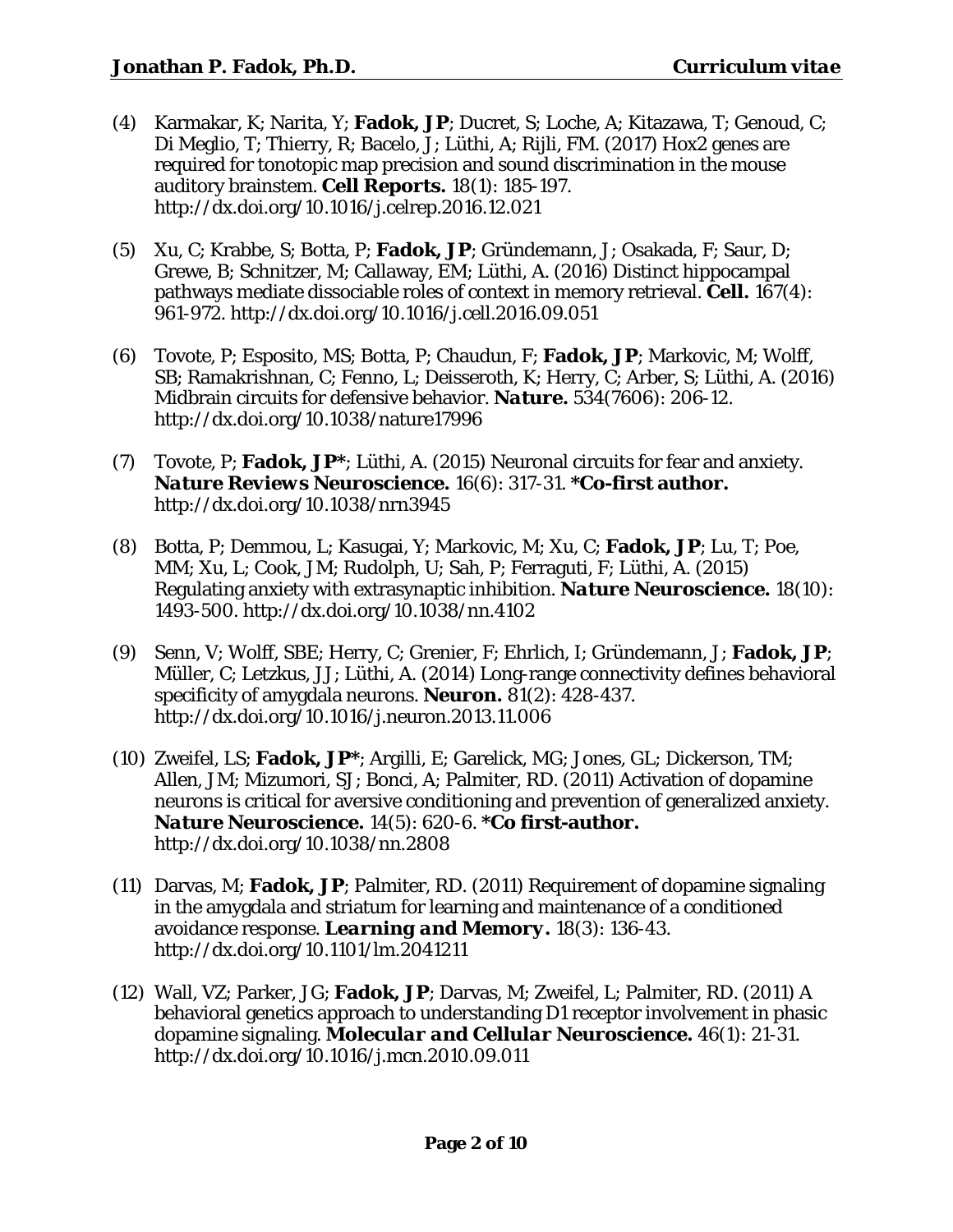- (13) **Fadok, JP**; Darvas, M; Dickerson, TM; Palmiter, RD. (2010) Long-term memory for Pavlovian fear conditioning requires dopamine in the nucleus accumbens and basolateral amygdala. *PLoS ONE.* 5(9): e12751. http://dx.doi.org/10.1371/journal.pone.0012751
- (14) **Fadok, JP**; Dickerson, TM; Palmiter, RD. (2010) Dopamine is necessary for cuedependent fear conditioning. *Journal of Neuroscience.* 29(36): 11089-11097. http://dx.doi.org/10.1523/JNEUROSCI.1616-09.2009
- (15) Zweifel, LS; Parker, JG; Lobb, CJ; Rainwater, A; Wall, VZ; **Fadok, JP**; Darvas, M; Kim, MJ; Mizumori, SJ; Paladini, CA; Phillips, PE; Palmiter, RD. (2009) Disruption of NMDAR-dependent burst firing by dopamine neurons provides selective assessment of phasic dopamine-dependent behavior. *Proceedings of the National Academy of Sciences.* 106(18): 7281-88. http://dx.doi.org/10.1073/pnas.0813415106

# **MANUSCRIPTS IN PREPARATION**

Borkar, C and **Fadok, JP**. A novel paradigm for exploring defensive action selection. Submitted to *JoVE*.

Whittle, N; **Fadok, JP**; Botta, B; Wolff, SBE; Müller, C; Tovote, P; Holmes, A; Singewald, N; Ciocchi, S; Lüthi, A. Central amygdala inhibitory circuits mediate fear extinction.

# **ACADEMIC AND PROFESSIONAL HONORS AND AWARDS**

- 2018 **Travel Award**, American College of Neuropsychopharmacology for registration, lodging, and travel costs to the  $57<sup>th</sup>$  Annual Meeting. Also includes an invitation to the next four meetings.
- 2018 **Faculty Networking Seminar**, Tulane Provost's Office, funding awarded to host Dr. Steve Maren for a two-day campus visit for mentorship and early career development.
- 2018 **Travel Grant** for Emerging Faculty, awarded by the National Science Foundation and Louisiana Board of Regents for travel to the 2018 Winter Conference on Neural Plasticity.
- 2017 **Travel Grant**, Committee on Research Faculty, awarded by the Tulane University Provost's Office for travel to the 2018 Winter Conference on Neural Plasticity.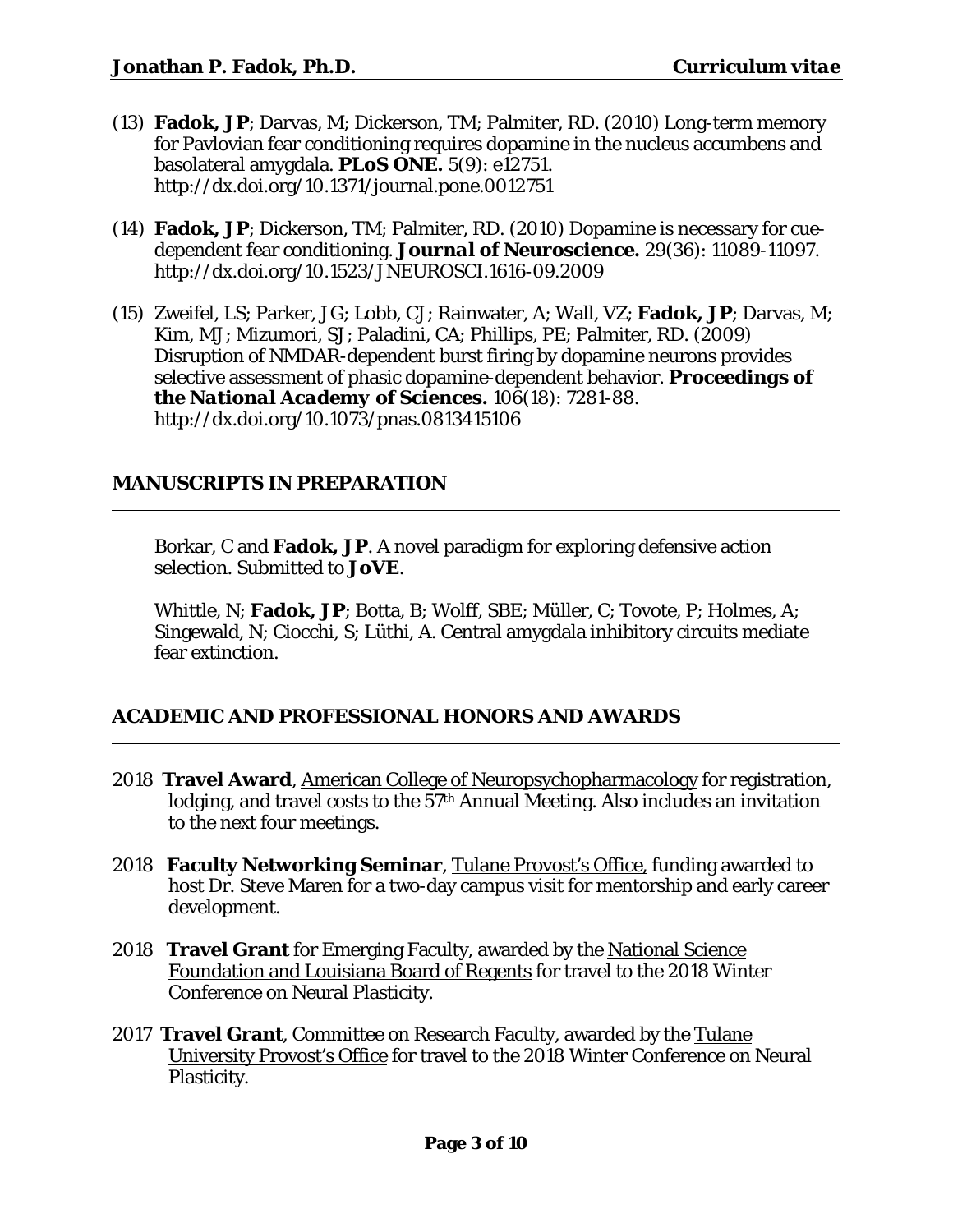- 2015 **Best poster award**, Gordon Research Conference, The Amygdala in Health and Disease, Easton, Massachusetts. Selected by a panel of anonymous judges.
- 2012 **Travel Fellowship** to attend Frontiers in Stress and Cognition conference, Ascona, Switzerland. Awarded by conference organizing committee.
- 2012 **Volker Henn Best Poster Award**, Swiss Society for Neuroscience Annual Meeting, Zürich, Switzerland. Awarded by a panel of anonymous judges.

### **GRANTS**

#### **Current:**

- 2020-2024 **Neural circuits regulating flight and panic behavior** (1R01MH122561), *National Institute of Mental Health,* \$2,241,902. Role: Principal Investigator. 03/01/2020-12/31/2024
- 2020-2021 *COR Research Fellowship*, University Senate Committee on Research / Provost's Office, \$5,000. Role: Principal Investigator. 06/01/2020- 05/31/2021
- 2018-2021 **Neuronal Mechanisms Controlling the Scalability of Fear** (LEQSF (2018-21)-RD-A-17)**,** *Research Competitiveness Subprogram Grant*, Louisiana Board of Regents, \$157,639. Role: Principal Investigator. 6/1/2018-6/1/2021

#### **Completed:**

- 2019 *Research Fund in Cognitive and Brain Aging*, Tulane Office of Research, \$5,000. Role: Principal Investigator
- 2018-2019 **Determining the Neuronal Correlates of Fear Intensity using Advanced Neurotechnology,** *Marko Spark Research Innovation Award,* Tulane Brain Institute Research Fund, \$50,000. Role: Principal Investigator (PIs: Fadok, Mostany). 7/1/2018-6/30/2019
- 2018-2019 **Defining complex fear states**, *Carol Lavin Bernick Faculty Grant*, Tulane University Office of Academic Affairs, and Provost, \$10,000. Role: Principal Investigator. 6/1/2018-5/31/2019
- 2015-2016 **The role of CRF projection pathways in active fear responding**, *NARSAD Young Investigator Award*, Brain and Behavior Research Foundation, \$70,000. Role: Principal Investigator. 1/1/2015-12/31/2016
- 2012-2013 **Understanding the function of amygdala to basal forebrain**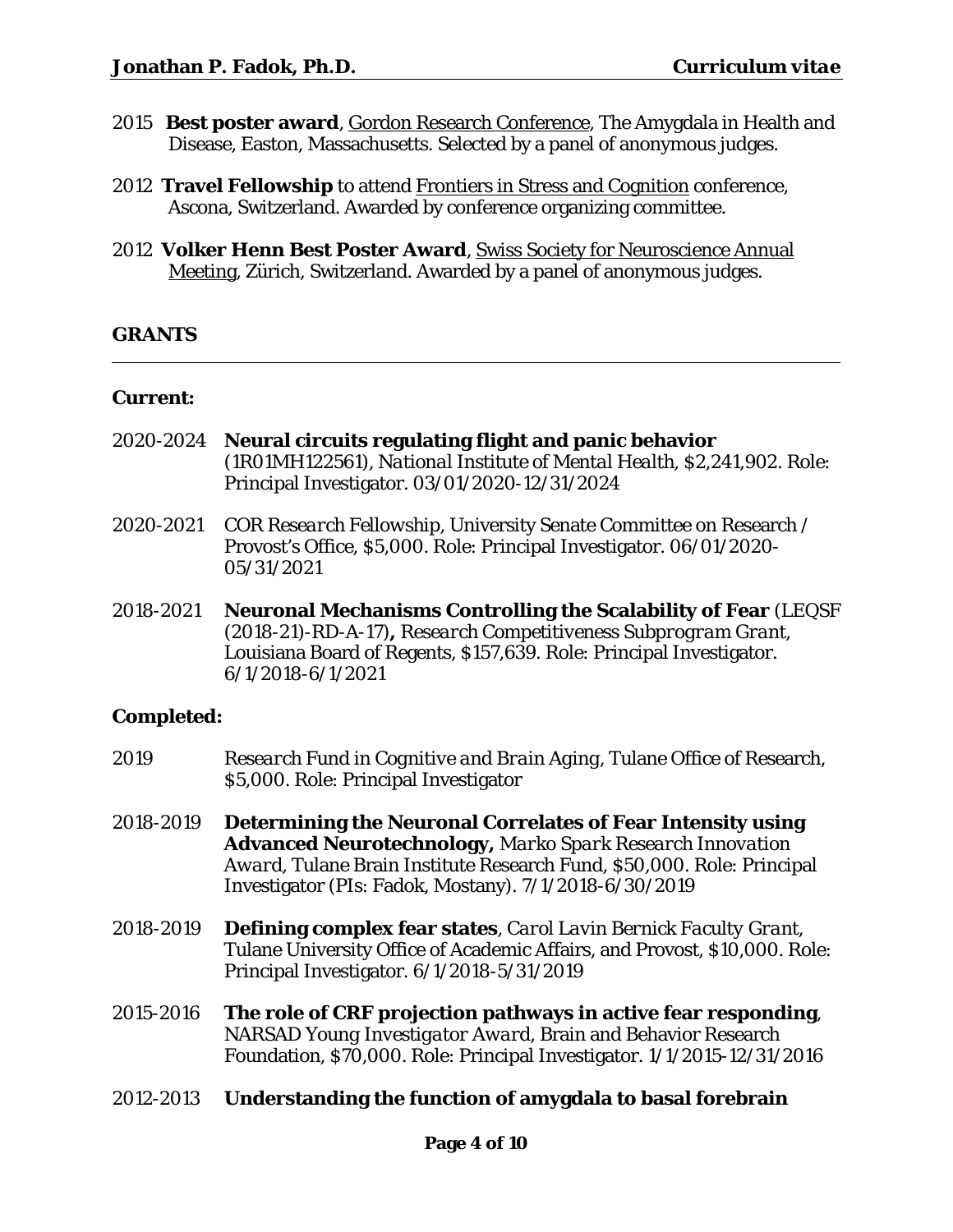**projections using novel virus-based strategies and optogenetics** (ALTF 952-2011), *Long-term Fellowship,* European Molecular Biology Organization, 116,062 CHF (~\$120,000). Role: Postdoctoral Fellow. 1/1/2012-10/1/2013

2007-2009 **Determining the role of dopamine in fear conditioning** (PHS NRSA 2T32 GM007270), *Ruth L. Kirschstein National Research Service Award,* National Institute of General Medical Sciences, \$100,000. Role: Graduate student. 1/1/2007-12/31/2009

### **INVITED TALKS**

- 2019 Central amygdala circuits mediate the selection of adaptive behavior. Department of Psychology, University of California, Davis
- 2018 Elucidating the neuronal mechanisms that modulate fear intensity. Center for Molecular and Behavioral Neuroscience, Rutgers University, New Brunswick, New Jersey
- 2018 Neuronal mechanisms controlling fear scalability. Alcohol and Drug Abuse Center of Excellence 9th Scientific Retreat, LSU School of Medicine, New Orleans, Louisiana
- 2017 Dissecting the neuronal circuits of defensive behavior. Department of Cell Biology and Anatomy, Louisiana State University Health Science Center, New Orleans, Louisiana
- 2017 Dissecting the neuronal circuits of defensive behavior. Neurocentre Magendie, INSERM, Bordeaux, France
- 2017 Dissecting the neuronal circuits of defensive behavior. Center for Neural Science, New York University, New York, New York
- 2017 Dissecting the neuronal circuits of defensive behavior. Department of Psychological and Brain Sciences, Boston University, Boston, Massachusetts
- 2017 Dissecting the neuronal circuits of defensive behavior. Department of Psychology, University of Maryland, College Park, Maryland
- 2017 Dissecting the neuronal circuits of defensive behavior. Tulane Brain Institute, Tulane University, New Orleans, Louisiana
- 2013 The role of CEl CRF neurons in active fear responding, Department of Biochemistry, University of Washington, Seattle, Washington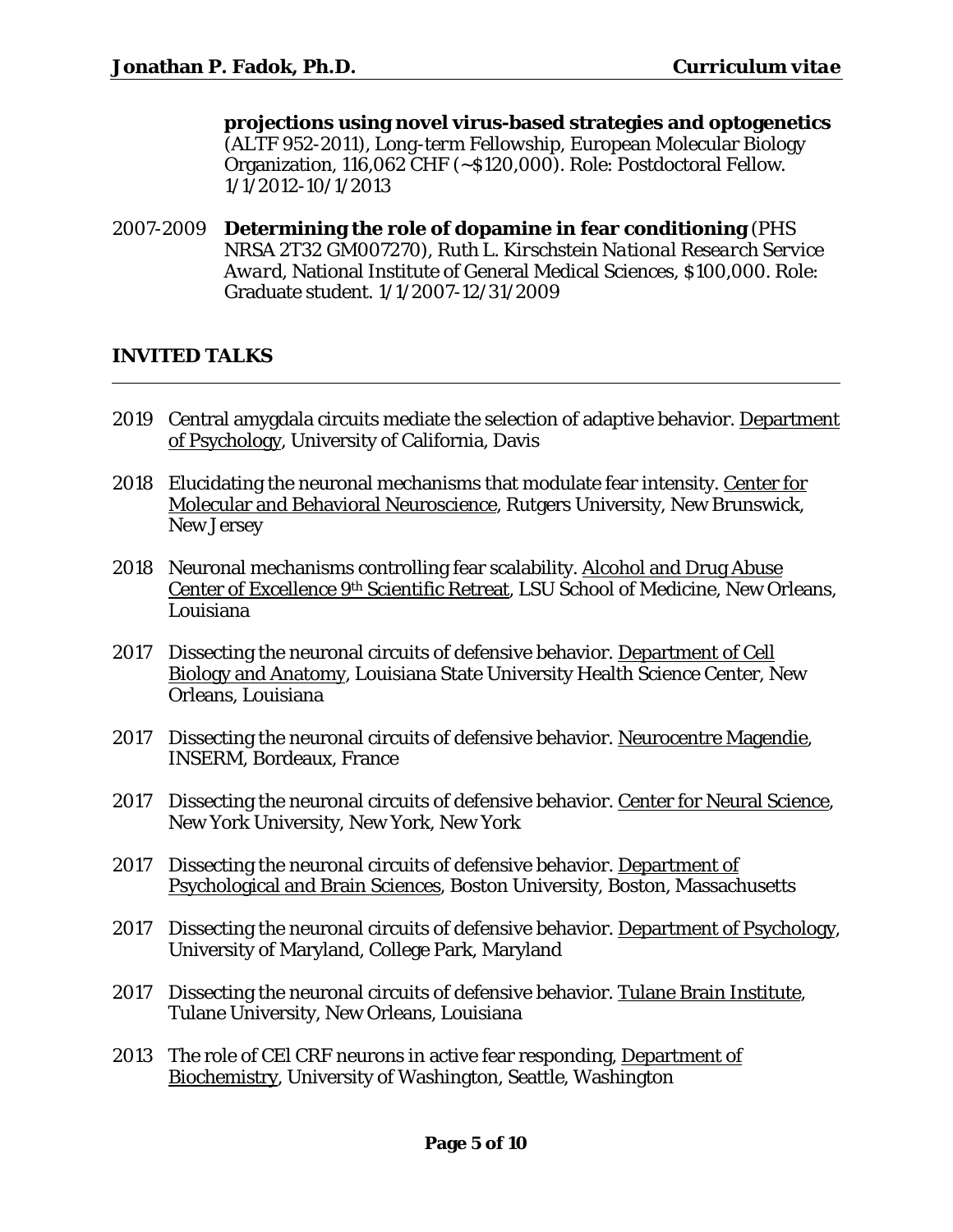2011 Determining the Function of Amygdala Projections to the Basal Forebrain, University College London, London, England

### **CONFERENCE PROCEEDINGS - ORAL PRESENTATIONS**

- 2020 Distributed circuits for the selection of defensive responses. Winter Conference on Brain Research, Big Sky, Montana
- 2019 Competitive inhibitory circuits for selection of active and passive fear responses. Minisymposium speaker, Society for Neuroscience Annual Meeting, Chicago, Illinois
- 2019 Neural circuit mechanisms controlling defensive responses. Association for Psychological Science Annual Convention, Washington, D.C.
- 2019 Defining the neural circuit mechanisms controlling passive and active defensive strategies. Social and Affective Neuroscience Society Annual Meeting, Miami, Florida
- 2018 The central amygdala mediates scalable defensive behaviors.  $30<sup>th</sup>$  annual meeting of the Winter Conference on Neural Plasticity, Willemstad, Curacao
- 2016 A competitive inhibitory circuit for selection of active and passive fear responses, Inner Workings of a Molecular Brain conference, Santorini, Greece
- 2016 A competitive inhibitory circuit for selection of active and passive fear responses, Cellular and Molecular Neurobiology of Mental Disease conference, Giessbach, **Switzerland**

### **CONFERENCE PROCEEDINGS - POSTER PRESENTATIONS**

- 2019 Sex differences in conditioned flight. American College of Neuropsychopharmacology Annual Meeting, Hollywood, Florida
- 2019 Sex dependent behavioral changes in a conditioned flight paradigm. Amygdala Function in Emotion, Cognition and Disease, Gordon Research Conference, Stonehill College, Easton, Massachusetts.
- 2018 Determining the role of the central amygdala in modulating complex fear states. American College of Neuropsychopharmacology Annual Meeting, Hollywood, Florida
- 2016 A competitive inhibitory circuit for selection of active and passive fear responses.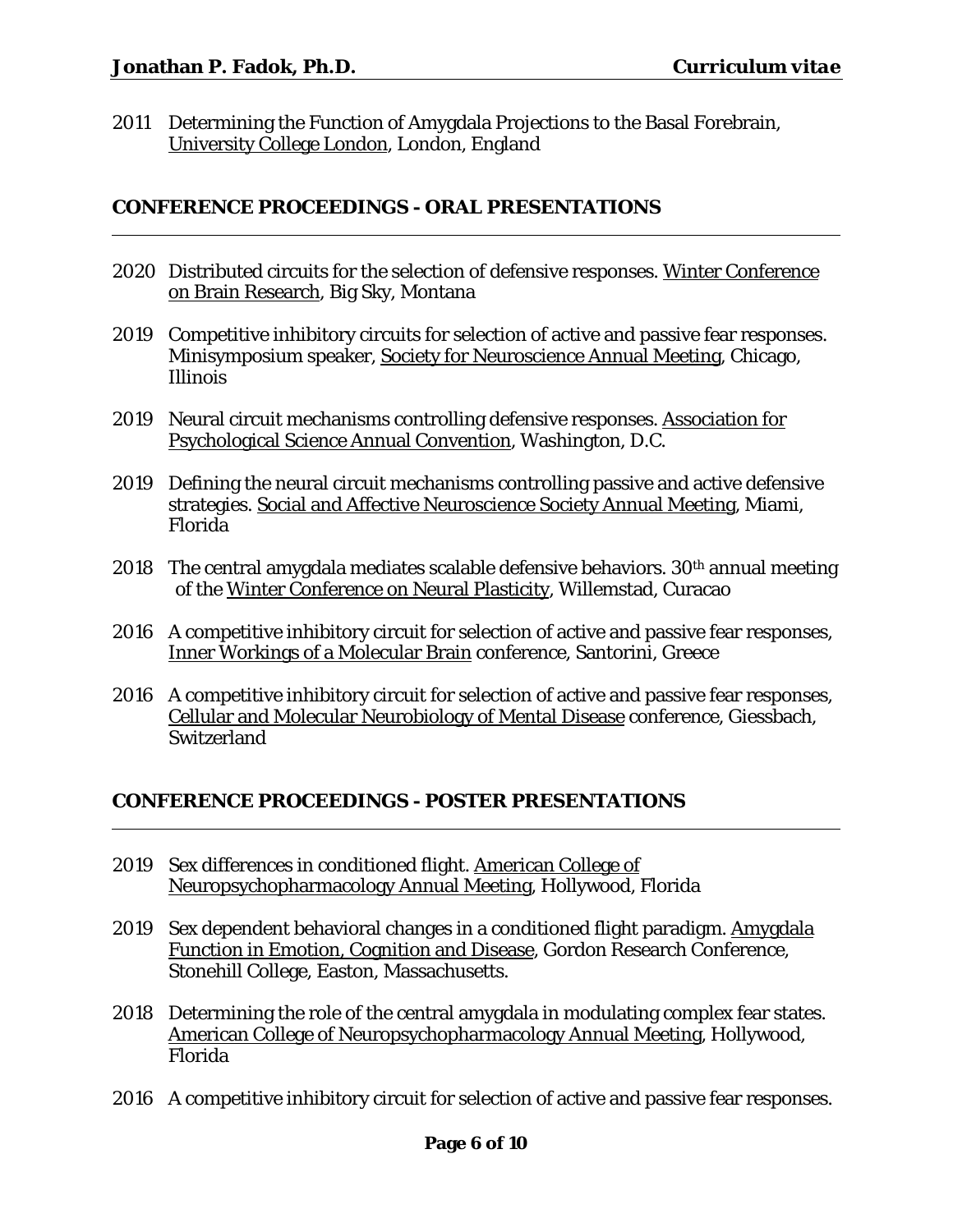Society for Neuroscience Annual Meeting, San Diego, California

- 2015 Central amygdala neurons gate expression of conditioned flight behavior. The Amygdala in Health and Disease, Gordon Research Conference, Stonehill College, Easton, Massachusetts.
- 2014 Central amygdala neurons gate expression of conditioned flight behavior. Society for Neuroscience Annual Meeting, Washington, D.C.
- 2014 CRF neurons in the central amygdala mediate conditioned active fear behavior. Swiss Society for Neuroscience Annual Meeting, Bern, Switzerland
- 2012 Amygdala circuits mediating the switch between active and passive fear responses. Society for Neuroscience Annual Meeting, New Orleans, Louisiana
- 2012 Amygdala circuits mediating the switch between active and passive fear responses. Frontiers in Stress and Cognition conference, Ascona, Switzerland
- 2012 Neuronal circuitry underlying multiple valence learning. NCCR Synapsy Annual Meeting, Villars, Switzerland
- 2012 Determining the function of amygdala projections to the basal forebrain. Swiss Society for Neuroscience Annual Meeting, Zurich, Switzerland.
- 2009 An essential role for dopamine in fear conditioning. 42ND Annual Winter Conference on Brain Research, Copper Mountain, Colorado
- 2008 An essential role for dopamine in fear conditioning. Howard Hughes Medical Institute Meeting on Neural Circuits, Ashburn, Virginia
- 2004 Effects of intraspinal stimulation in C6-T1 and C3-C4 segments on arm muscle activity (EMG) in behaving monkeys. Society for Neuroscience Annual Meeting, San Diego, California

# **CAMPUS AND DEPARTMENTAL TALKS**

- 2019 Studying the brain circuits that generate fear and anxiety**.** Tulane Honors Weekend faculty presentation
- 2018 Elucidating the neuronal mechanisms that modulate fear intensity. Tulane Brain Institute seminar series
- 2018 The central amygdala mediates scalable defensive behaviors. Department of Pharmacology seminar series, Tulane University Health Sciences Center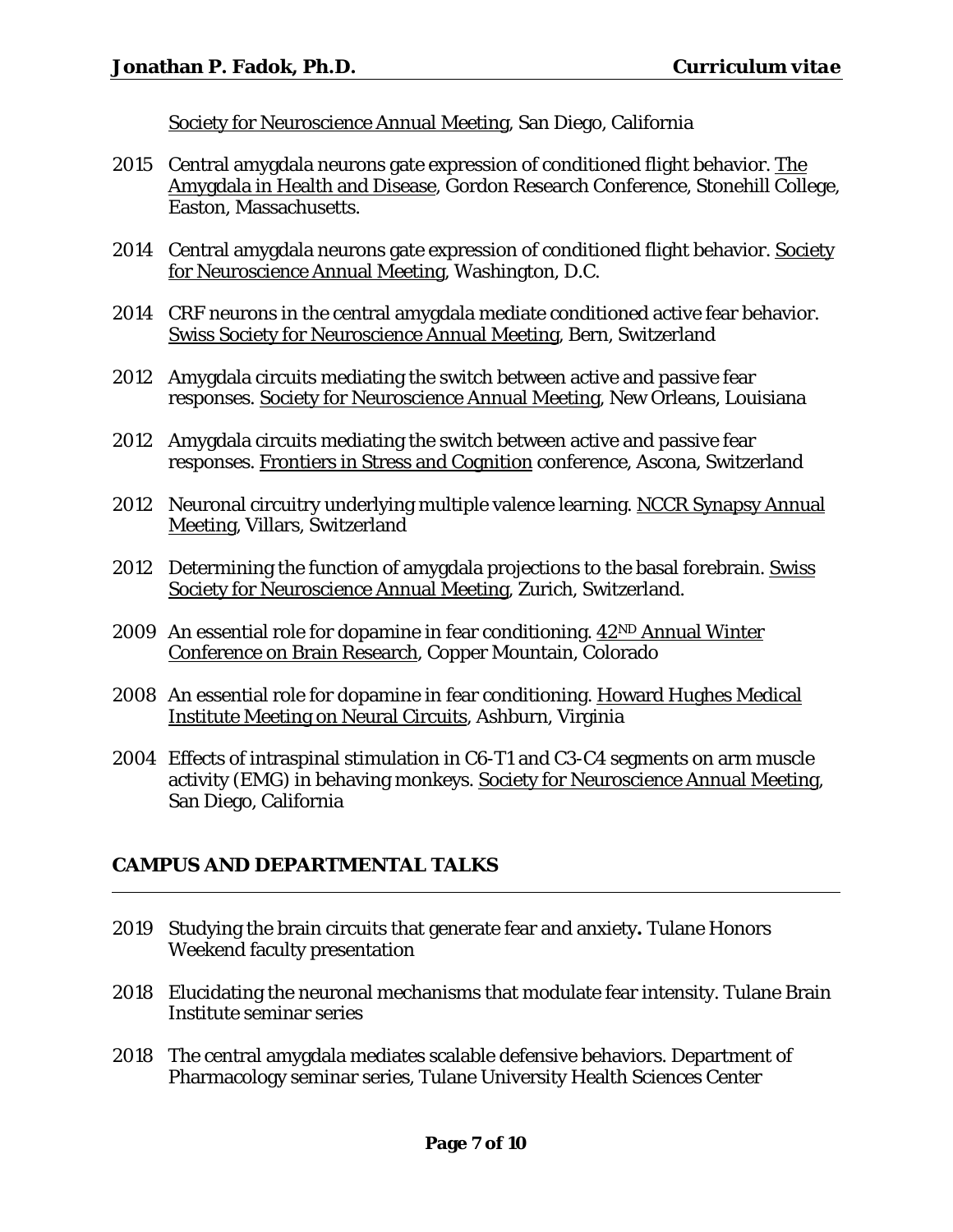### **CAMPUS POSTER PRESENTATIONS**

- 2019 Weissmuller, K; Dorofeikova, M; Resendez, A; **Fadok, JP**. Neuronal Circuit Mechanisms Underlying Cognitive Changes in Models of Brain Disorders. Tulane Undergraduate Research in Neuroscience Poster Session
- 2019 Borkar, C; Dorofeikova, M; Martin, R; Sifnugel, N; Vutukuri, R; Resendez, A; **Fadok, JP**. Defining the neural circuit mechanisms underlying switches from passive to active fear behavior. Poster presented at Tulane Heath Science Research Day
- 2018 Martin, R; Borkar, C; Dorofeikova, M; Sifnugel, N; Le, QS; Resendez, A; **Fadok, JP**. Recording the neural correlates of fear and anxiety using deep-brain calcium imaging. Poster presented at the Greater New Orleans Society for Neuroscience Meeting
- 2018 Sifnugel, N; Dorofeikova, M; Resendez, A; **Fadok, JP**. Quantifying GABAergic, Glutamatergic, and Cholinergic Neurons in the Substantia Innominata. Tulane Undergraduate Research in Neuroscience Poster Session

## **GRADUATE STUDENT COMMITTEE MEMBER**

**Green** denotes **Tulane** students

**Jill King** (2018-present; Markant lab), Neuroscience Ph.D. Program; **Brianna Keenan** (2018-present; Markant lab), Psychology Ph.D. Program; **Michael Langhardt** (2018; Mostany lab), Neuroscience Ph.D. Program; **Alexis Ducote** (2019 present; Mostany lab), Neuroscience Ph.D. Program; **Taylor Templeton** (2019 present; Gilpin lab), Physiology Ph.D. Program LSU School of Medicine; **Youad**  Darwish (2020-present; Huang lab), Cellular and Molecular Biology Ph.D. Program

### **TEACHING EXPERIENCE**

### **Tulane University:**

Instructor of record (Undergraduate): *Brain and Behavior* (PSYC/NSCI 3300): Fall 2017, 2018, 2019 Spring 2019, 2020 (Honors section)

Guest lecturer (Graduate):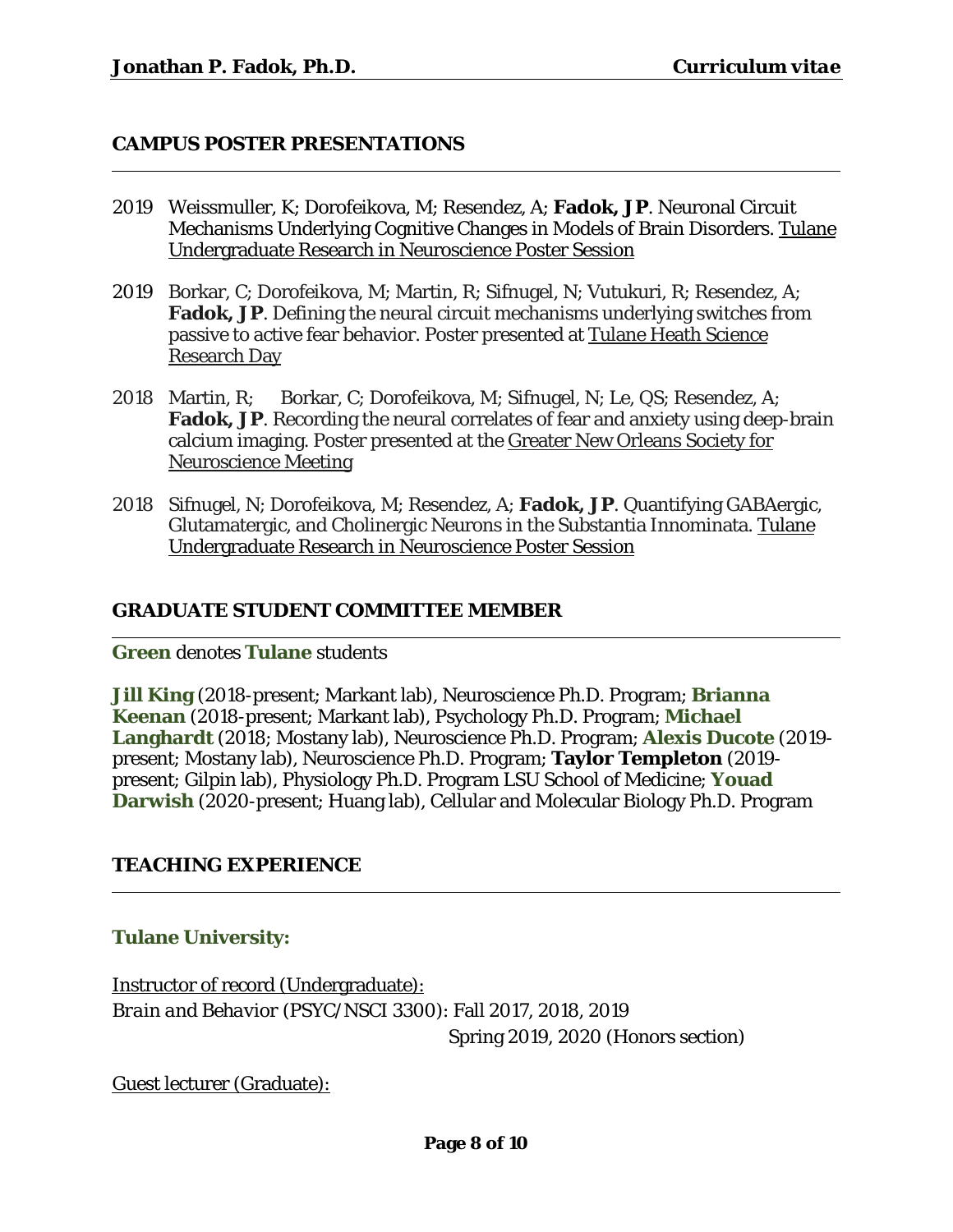*Graduate Neuroscience II* (NSCI 6600): Spring 2018, 2019 Instructor of record: Dr. Sara Clark.

# **University of Washington:**

Graduate Teaching Assistant: *Introduction to Systems Neurobiology* (NBio 302): Spring 2007. Instructor of record: Dr. Michael Kennedy

### **SERVICE TO PROFESSION**

| 2020-pres    | <b>Grant reviewer, Swiss National Science Foundation (SNF)</b>           |
|--------------|--------------------------------------------------------------------------|
| $2019$ -pres | <b>Organizing committee member, D'Angelo Workshop on Co-morbid</b>       |
|              | <b>Mental Health Disorders</b>                                           |
| 2018         | <b>Co-Chair</b> , Society for Neuroscience Annual Meeting Nanosymposium: |
|              | Cortical and Subcortical Mechanisms of Learning and Cognition            |
| $2018$ -pres | <b>Grant reviewer, German Research Foundation (Deutsche</b>              |
|              | Forschungsgemeinschaft)                                                  |

# **AD-HOC JOURNAL PEER REVIEW** (highest impact factor first)

Nature, Nature Neuroscience, Neuron, Trends in Cognitive Sciences, Nature Communications, Biological Psychiatry, Neuroscience & Biobehavioral Reviews, eLife, Neuropsychopharmacology, Translational Psychiatry, Psychopharmacology, Current Opinion in Behavioral Sciences, Neurobiology of Learning and Memory, Behavioural Brain Research, Physiology and Behavior

### **DEPARTMENTAL SERVICE**

| $2019$ -pres | <b>Member, PhD Admissions Committee, Department of Psychology</b>                   |
|--------------|-------------------------------------------------------------------------------------|
| $2018$ -pres | <b>Member, Graduate Training Committee, Department of Psychology</b>                |
| $2018$ -pres | <b>Member</b> , <i>Presidential Chair Search Committee</i> , Tulane Brain Institute |
| $2017$ -pres | <b>Advisor, 20 psychology majors, Department of Psychology</b>                      |
| 2017-2018    | <b>Member, Colloquium Committee, Department of Psychology</b>                       |

### **EXTRACURRICULAR UNIVERSITY SERVICE**

2019-pres **Faculty advisor**, Tulane Alzheimer's and Dementia Awareness